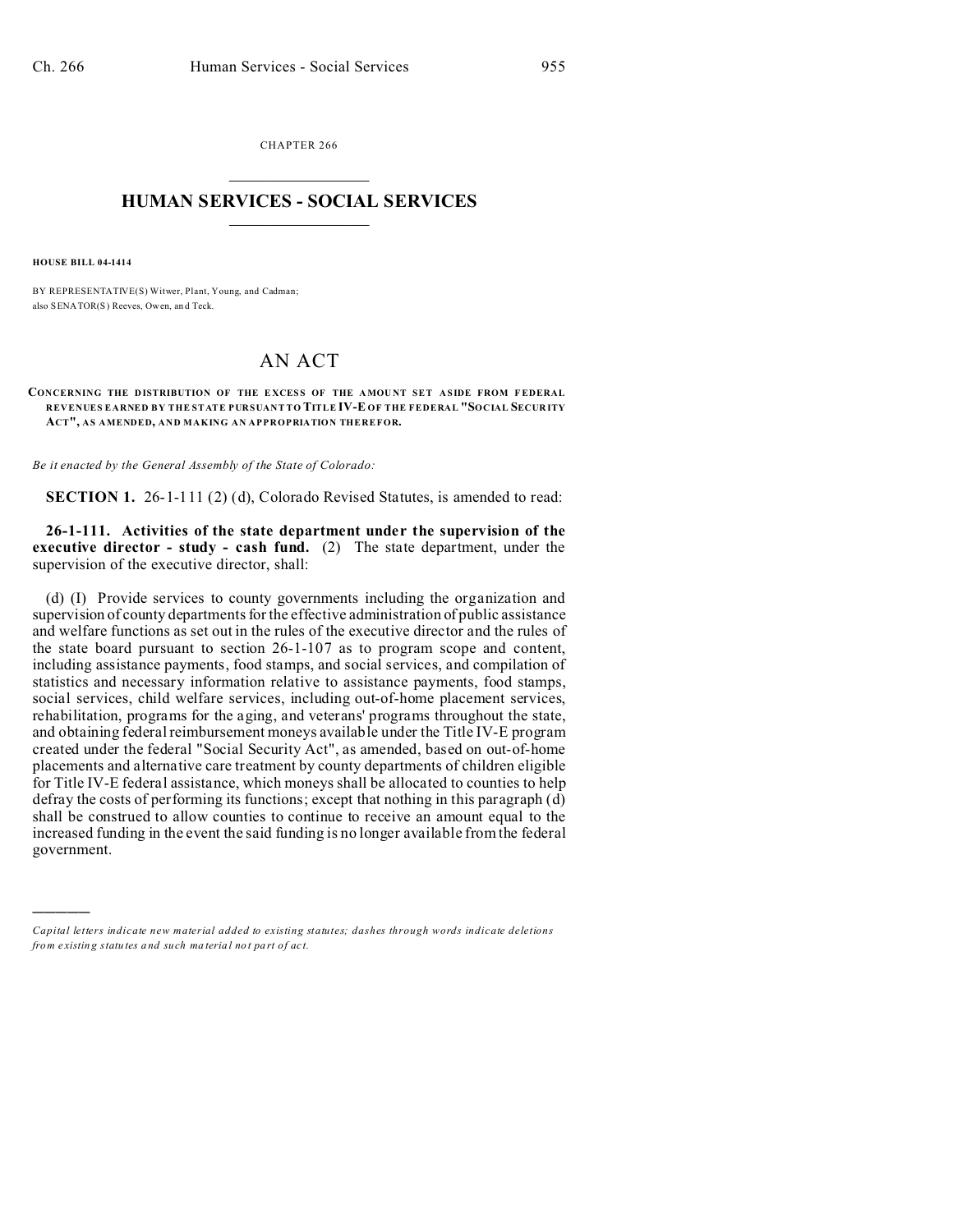(II) (A) For the fiscal year beginning July 1, 1991, the state department shall pay to each county an amount equal to all federal earnings paid to REVENUES EARNED BY the state pursuant to Title IV-E of the federal "Social Security Act", as amended, which exceed the amount necessary to fully fund program, training, and administrative costs that are reimbursed under Title IV-E for eligible services for the fiscal year beginning July 1, 1990, plus an amount necessary to fully fund the state foster care review program for the fiscal year beginning July 1, 1991.

(B) For each fiscal year after the fiscal year beginning July 1, 1991, the amount set aside from federal earnings paid to REVENUES EARNED BY the state in accordance with sub-subparagraph  $(A)$  of this subparagraph  $(II)$  to fully fund Title IV-E eligible services and the costs of the state foster care review program ADMINISTRATIVE REVIEW UNIT shall be adjusted annually by the general assembly to reflect rate changes, workload, federal financial participation, and any other factor determined as necessary to maintain a comparable level of said services and costs as for the respective fiscal years described in sub-subparagraph (A) of this subparagraph (II).

(C) FOR FISCAL YEAR 2003-04 AND EACH FISCAL YEAR THEREAFTER, after the amounts described in sub-subparagraph (A) or (B) of this subparagraph (II) are set aside, the total amount of moneys available for counties pursuant to this subparagraph (II) shall be distributed to each county in proportion to the Title IV-E eligible caseload in the county. The moneys so distributed shall be expended for child welfare services directed toward early intervention, placement prevention, and family preservation REMAINING SHALL BE TRANSMITTED TO THE STATE TREASURER, WHO SHALL CREDIT THE SAME TO THE EXCESS FEDERALTITLEIV-EREIMBURSEMENTS CASH FUND, WHICH FUND IS HEREBY CREATED AND REFERRED TO IN THIS SUB-SUBPARAGRAPH (C) AS THE "FUND". THE MONEYS IN THE FUND SHALL BE SUBJECT TO ANNUAL APPROPRIATION BY THE GENERAL ASSEMBLY TO THE STATE DEPARTMENT FOR ALLOCATION TO COUNTIES TO HELP DEFRAY THE COSTS OF PERFORMING ADMINISTRATIVE FUNCTIONS RELATED TO OBTAINING FEDERAL REIMBURSEMENT MONEYS AVAILABLE UNDER THE TITLE IV-E PROGRAM. IN ADDITION, THE GENERAL ASSEMBLY MAY ANNUALLY APPROPRIATE MONEYS IN THE FUND TO THE STATE DEPARTMENT FOR ALLOCATION TO THE COUNTIES FOR THE PROVISION OF ASSISTANCE, AS DEFINED IN SECTION 26-2-703 (2), CHILD CARE ASSISTANCE, AS DESCRIBED IN SECTION 26-2-805, SOCIAL SERVICES, AS DEFINED IN SECTION 26-2-103 (11), AND CHILD WELFARE SERVICES, AS DEFINED IN SECTION 26-5-101 (3). FOR FISCAL YEAR 2004-05, AND IN SUBSEQUENT YEARS IF SO SPECIFIED BY THE GENERAL ASSEMBLY IN THE ANNUAL APPROPRIATIONS ACT, THE COUNTIES SHALL EXPEND THE MONEYS ALLOCATED BY THE STATE DEPARTMENT FOR THE PROVISION OF ASSISTANCE, CHILD CARE ASSISTANCE, SOCIAL SERVICES, AND CHILD WELFARE SERVICES PURSUANT TO THIS SUB-SUBPARAGRAPH (C) IN A MANNER THAT WILL BE APPLIED TOWARD THE STATE'S MAINTENANCE OF HISTORIC EFFORT AS SPECIFIED IN SECTION 409 (a) (7) OF THE FEDERAL "SOCIAL SECURITY ACT", AS AMENDED. ANY MONEYS IN THE FUND NOT EXPENDED FOR THE PURPOSES SPECIFIED IN THIS SUB-SUBPARAGRAPH (C) MAY BE INVESTED BY THE STATE TREASURER AS PROVIDED BY LAW. ALL INTEREST AND INCOME DERIVED FROM THE INVESTMENT AND DEPOSIT OF MONEYS IN THE FUND SHALL BE CREDITED TO THE FUND. ANY UNEXPENDED AND UNENCUMBERED MONEYS REMAINING IN THE FUND AT THE END OF A FISCAL YEAR SHALL REMAIN IN THE FUND AND SHALL NOT BE CREDITED OR TRANSFERRED OR REVERT TO THE GENERAL FUND OR ANOTHER FUND.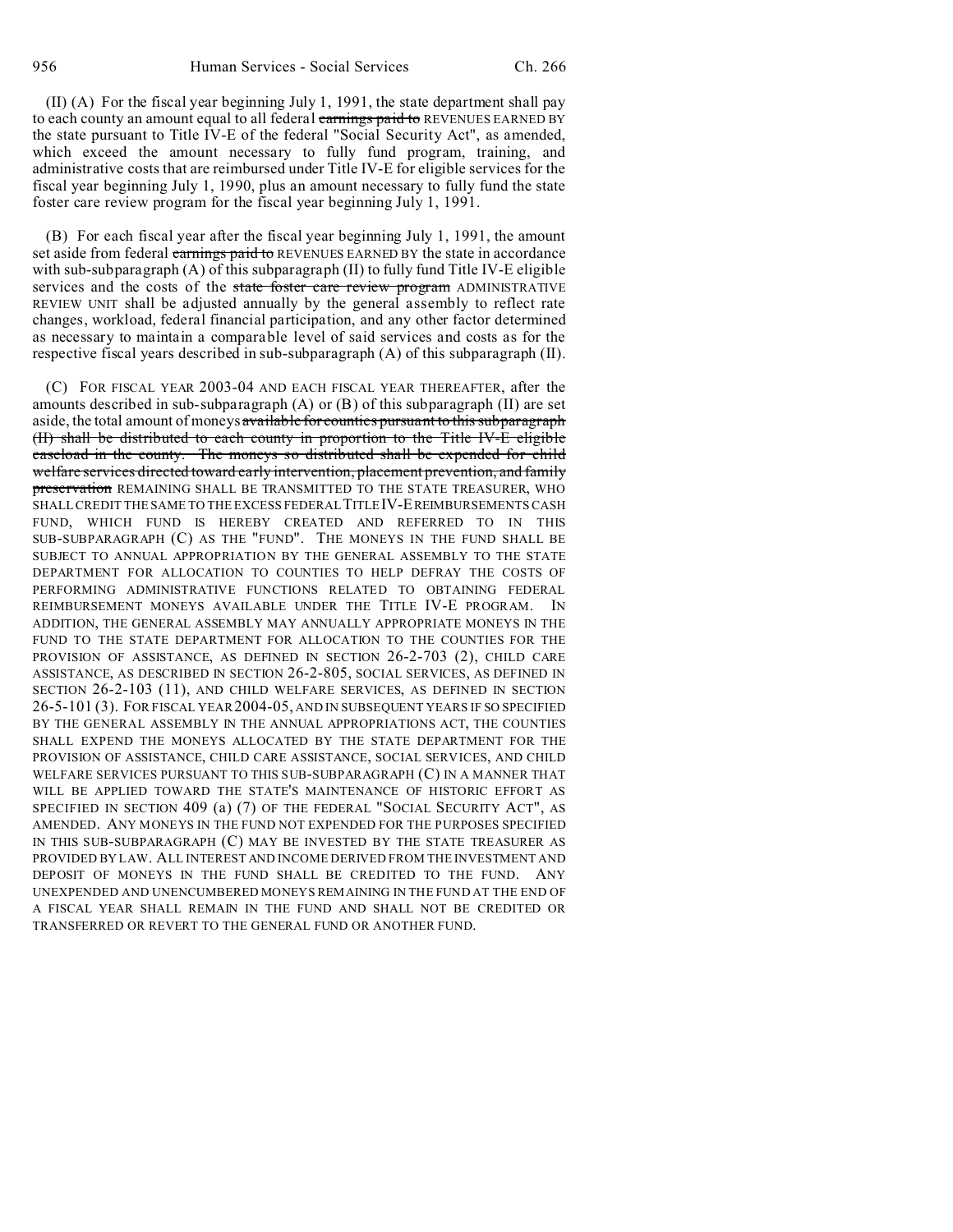(D) ON OR BEFORE OCTOBER 1, 2004, AND ON OR BEFORE EACH OCTOBER 1 THEREAFTER, THE STATE DEPARTMENT SHALL REPORT THE FOLLOWING TO THE JOINT BUDGET COMMITTEE OF THE GENERAL ASSEMBLY: THE AMOUNT OF FEDERAL REVENUES EARNED BY THE STATE FOR THE PREVIOUS STATE FISCAL YEAR, PURSUANT TO TITLEIV-E OF THE FEDERAL "SOCIAL SECURITY ACT", AS AMENDED; THE AMOUNT OF THIS MONEY THAT WAS EXPENDED FOR THE PREVIOUS STATE FISCAL YEAR, INCLUDING INFORMATION CONCERNING THE PURPOSES OF THE EXPENDITURES; AND THE AMOUNT OF THIS MONEY THAT WAS CREDITED TO THE FUND.

(III) (A) Permit any county, at its own expense, to review its child welfare caseload and seek retroactive reimbursement for claims pursuant to federal law. All such claims shall be submitted to the state department by June 30, 2002. Such claims shall be limited to foster care maintenance payments, as that term is defined in 42 U.S.C. sec. 675 (4), as amended. Any such claims made under this section shall be subject to the rules authorized under this paragraph (d).

(B) Any federal moneys received by the state as a result of a claim described in sub-subparagraph (A) of this subparagraph (III) shall be allocated equally between the county making the retroactive claim and the state department. The amount allocated to the state department shall be distributed in the same manner as that described in sub-subparagraph  $(C)$  of subparagraph  $(H)$  of this paragraph  $(d)$ .

**SECTION 2. Appropriation - adjustments to the 2004 long bill.** (1) In addition to any other appropriation, there is hereby appropriated, to the department of human services, division of child welfare, to help defray counties' costs of performing administrative functions related to obtaining federal reimbursement moneys available under the Title IV-E program, for the fiscal year beginning July 1, 2004, the sum of one million six hundred thousand dollars (\$1,600,000). Said sum shall be cash funds exempt from the excess federal Title IV-E reimbursements cash fund created in section 26-1-111 (2) (d) (II) (C), Colorado Revised Statutes.

(2) In addition to any other appropriation, there is hereby appropriated, to the department of human services, for allocation to the counties for the provision of assistance, child care assistance, social services, and child welfare services, for the fiscal year beginning July 1, 2004, the sum of two million five hundred thousand dollars (\$2,500,000). Said sum shall be cash funds exempt from the excess federal Title IV-E reimbursements cash fund created in section  $26-1-111$  (2) (d) (II) (C), Colorado Revised Statutes.

(3) For the implementation of this act, appropriations made in the annual general appropriation act for the fiscal year beginning July 1, 2004, shall be adjusted as follows:

(a) The appropriation to the department of human services, division of child welfare, for distributions to counties pursuant to section  $26-1-111$  (2) (d), Colorado Revised Statutes, is decreased by four million one hundred thousand dollars (\$4,100,000). Said sum shall be from federal Title IV-E funds.

**SECTION 3. Repeal.** Footnote number 62, as enacted by part VII of section 2 of House Bill 04-1422, enacted at the Second Regular Session of the Sixty-fourth General Assembly, is repealed as follows: